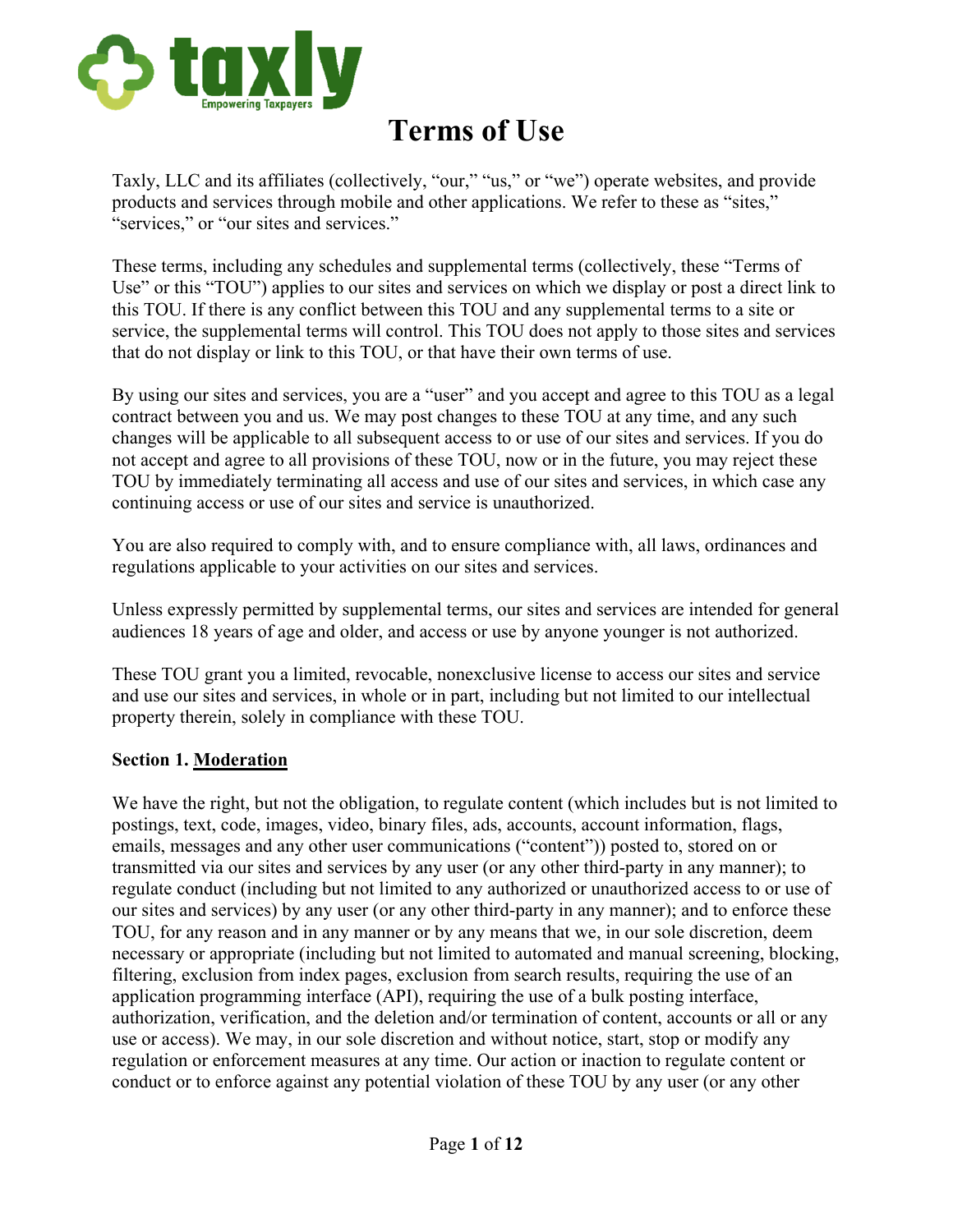third-party) does not waive our right to implement or not implement regulation or enforcement measures with respect to any subsequent or similar content, conduct or potential TOU violation.

You also understand and agree that any action or inaction by us or any of our directors, officers, stockholders, employees, consultants, agents or representatives (collectively, "our representatives" and individually "our representative") to prevent, restrict, redress or regulate content, or to implement other enforcement measures against any content, conduct or potential TOU violation is undertaken voluntarily and in good faith, and you expressly agree that neither we nor any of our representatives will be liable to you or anyone else for any action or inaction to prevent, restrict, redress, or regulate content, or to implement other enforcement measures against any content, conduct or potential violation of these TOU.

Although our representatives may moderate content on our sites and services at our discretion, our representatives have no authority to make binding commitments, promises or representations to anyone that they or anyone else on behalf of us will "take care" of any alleged problem or complaint, or that they or anyone else on behalf of us will otherwise stop, cure or prevent any problem, content, conduct or purported TOU violation from occurring or recurring. Accordingly, you further agree that any representation (written or verbal) by our representative (or by anyone else acting on behalf of us or by anyone purportedly acting on behalf of us) that we (including but not limited to our representative, anyone else acting on behalf of us, or anyone purportedly acting on behalf of us) would or would not prevent, restrict, redress or regulate content (including, without limitation, screen, block, moderate, review, remove, terminate, delete, edit or otherwise stop, cure or exclude any content), or to implement other enforcement measures against any content, conduct or potential or purported TOU violation is superseded by this provision and is nonbinding and unenforceable. Specifically, you agree that we, our representatives and anyone else authorized to act on behalf of us will in no circumstance be liable as a result of any representation that we, our representatives or anyone else on behalf of us would or would not restrict or redress any content, conduct or potential or purported TOU violation. For the purpose of clarity, the opinions, statements, comments, posts and other communications expressed on our sites and services are solely those of the poster and not ours, or our employees, officers, directors, shareholders, subsidiaries, parent companies, attorneys or other agents. We do not guarantee the accuracy, reliability, or the information provided by any poster, administrator, or moderator. Administrators and moderators are not our agents and their opinions, comments and posts are their own. **This paragraph may not be modified, waived or released except by a written agreement, dated and signed by our President and dated and signed by the individual or entity to whom the modification, waiver or release is granted.**

We also have the right in our sole discretion to limit, modify, interrupt, suspend or discontinue all or any portions of our sites and services at any time without notice. We and our representatives will not be liable for any such limitations, modifications, interruptions, suspensions or discontinuance, or any purported losses, harm or damages arising from or related thereto.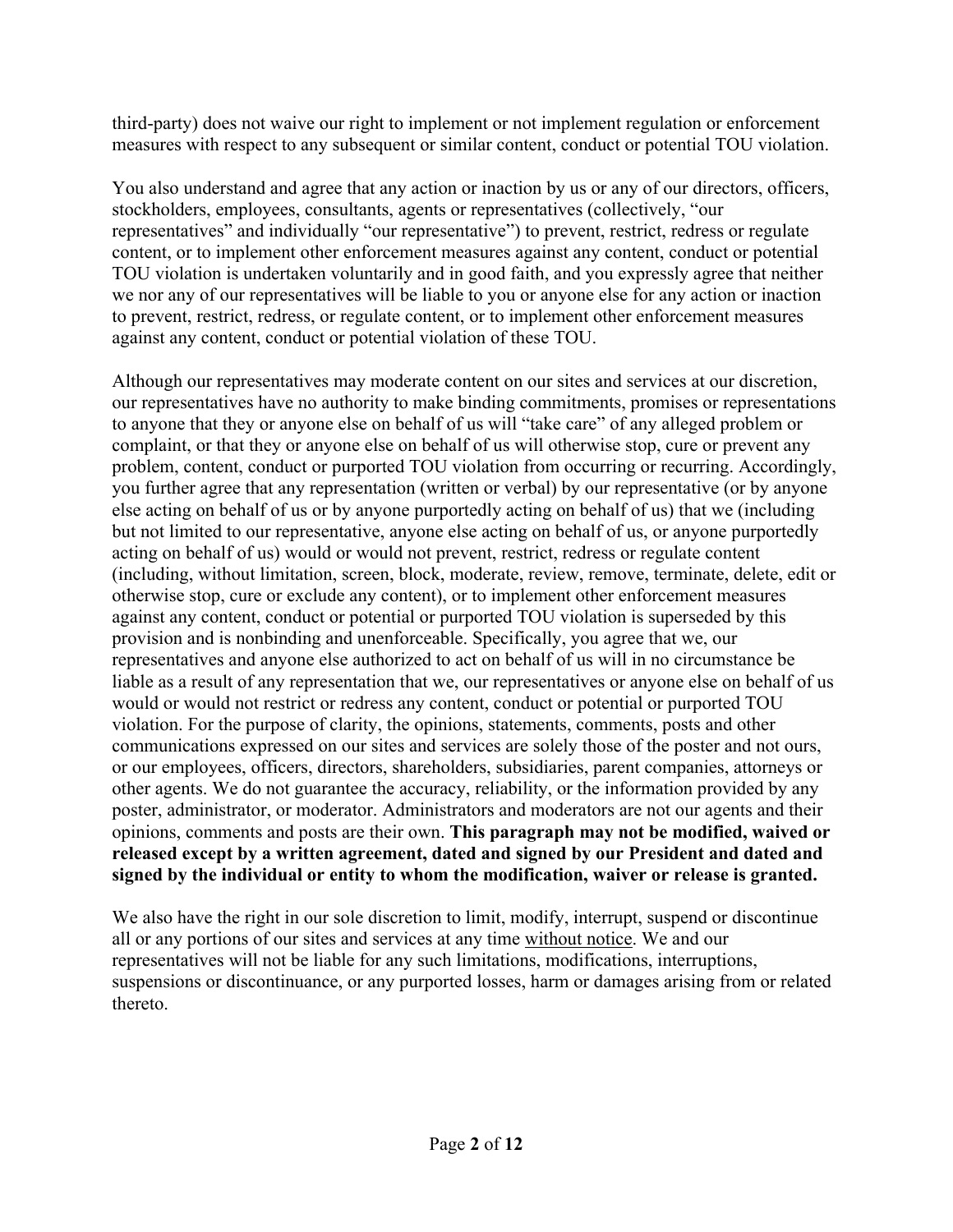# **Section 2. Content and Conduct**

# **2.1. Content**

We do not control, are not responsible for and make no representations or warranties with respect to any user content. You are solely responsible for your access to, use of or reliance on any user content. You must conduct any necessary, appropriate, prudent or judicious investigation, inquiry, research and due diligence with respect to any user content.

#### **You are also responsible for any content that you post or transmit and, if you create an account, you are responsible for all content posted or transmitted through or by use of your account.**

Content prohibited from our sites and services includes but is not limited to: (1) illegal content; (2) content in facilitation of the creation, advertising, distribution, provision or receipt of illegal goods or services; (3) offensive content (including, without limitation, court ordered defamatory statements, threatening, hateful or pornographic content); (4) content that discloses another's personal, confidential or proprietary information; (5) false or fraudulent content (including but not limited to false, fraudulent or misleading responses to user ads transmitted via our sites and services); (6) malicious content (including, without limitation, malware or spyware); (7) content that offers, promotes, advertises, or provides links to posting or auto-posting products or services, account creation or auto-creation products or services, flagging or auto-flagging products or services, bulk telephone numbers, or any other product or service that if utilized with respect to our sites and services would violate these TOU or our other legal rights; and (8) content that offers, promotes, advertises or provides links to unsolicited products or services. Other content prohibitions are set forth in supplemental terms for particular categories or services on our sites and services and all such prohibitions are expressly incorporated into these TOU as stated in the introductory paragraphs above.

**You automatically grant and assign to us, and you represent and warrant that you have the right to grant and assign to us, a perpetual, irrevocable, unlimited, fully paid, fully sublicensable (through multiple tiers), worldwide license to copy, perform, display, distribute, prepare derivative works from (including, without limitation, incorporating into other works) and otherwise use any content that you post. You also expressly grant and assign to us all rights and causes of action to prohibit and enforce against any unauthorized copying, performance, display, distribution, use or exploitation of, or creation of derivative works from, any content that you post (including but not limited to any unauthorized downloading, extraction, harvesting, collection or aggregation of content that you post).** 

# **2.2. Conduct**

We do not control, are not responsible for and make no representations or warranties with respect to any user or user conduct. You are solely responsible for your interaction with or reliance on any user or user conduct. You must perform any necessary, appropriate, prudent or judicious investigation, inquiry, research and due diligence with respect to any user or user conduct.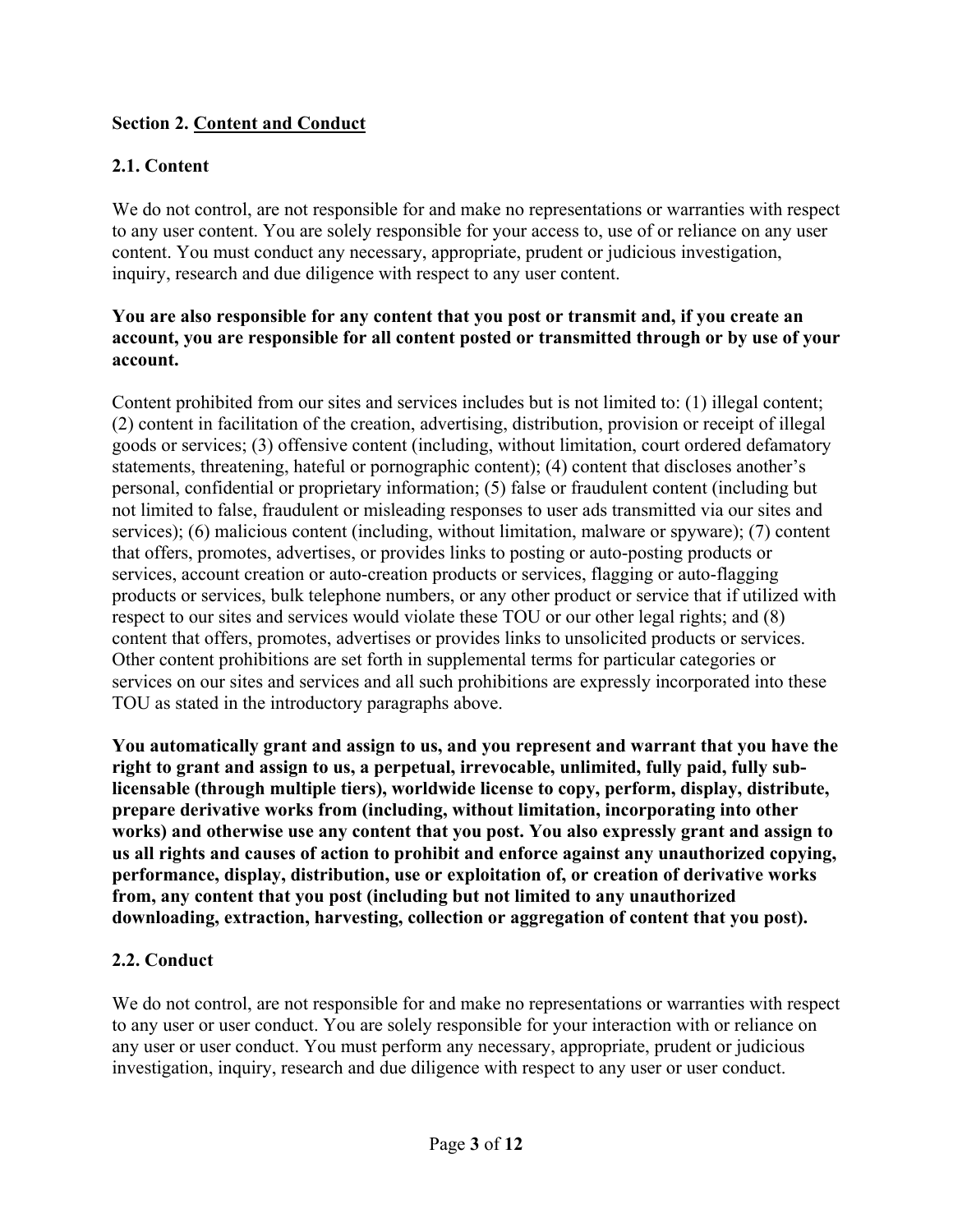You are also responsible for your own conduct and activities on, through or related to our sites and services, and, if you create an account on our sites and services, you are responsible for all conduct or activities on, through or by use of your account.

# **Section 3. Postings and Accounts**

This Section 3 applies to all uses and users of our sites and services, unless we have specifically authorized an exception to a particular term for a particular user in a written agreement. We have sole and absolute discretion to authorize or deny any exception or exceptions to the terms in this Section 3.

# **3.1. Postings**

Users may not circumvent any technological measure implemented by us to restrict the manner in which content may be posted on our sites and services or to regulate the manner in which content (including but not limited to email) may be transmitted to other users. This prohibition includes, without limitation, a ban on the use of multiple email addresses (created via an email address generator or otherwise); the use of multiple IP addresses (via proxy servers, modem toggling, or otherwise); CAPTCHA circumvention, automation or outsourcing; multiple and/or fraudulent service accounts, including phone-verified accounts; URL shortening, obfuscation or redirection; use of multiple phone lines or phone forwarding for verification; and content obfuscation via HTML techniques, printing text on images, inserting random text or content "spinning."

It is expressly prohibited for any third-party to post content to our sites and services on behalf of another. Users must post content only on their own behalf, and may not permit, enable, induce or encourage any third-party to post content for them.

It is expressly prohibited to post content to our sites and services using any automated means. Users must post all content personally and manually through all steps of the posting process. It is also expressly prohibited for any user to develop, offer, market, sell, distribute or provide an automated means to perform any step of the posting process (in whole or in part). Any user who develops, offers, markets, sells, distributes or provides an automated means to perform any step of the posting process (in whole or in part) will be responsible and liable to us for each instance of access to our sites and services (by any user or other third party) using that automated means.

Affiliate marketing by users is expressly prohibited on our sites and services. Users may not post content or communicate with any user for purposes of affiliate marketing or in connection with any affiliate marketing system, scheme or program in any manner or under any circumstance.

# **3.2. Accounts**

For each site, a user may create, maintain and use no more than one account to post content only on his/her or its own behalf. A user must create his/her or its account personally and manually and may not create accounts by any automated means. Without limitation, this includes the obligation that the user personally and manually solves any CAPTCHA challenge in the account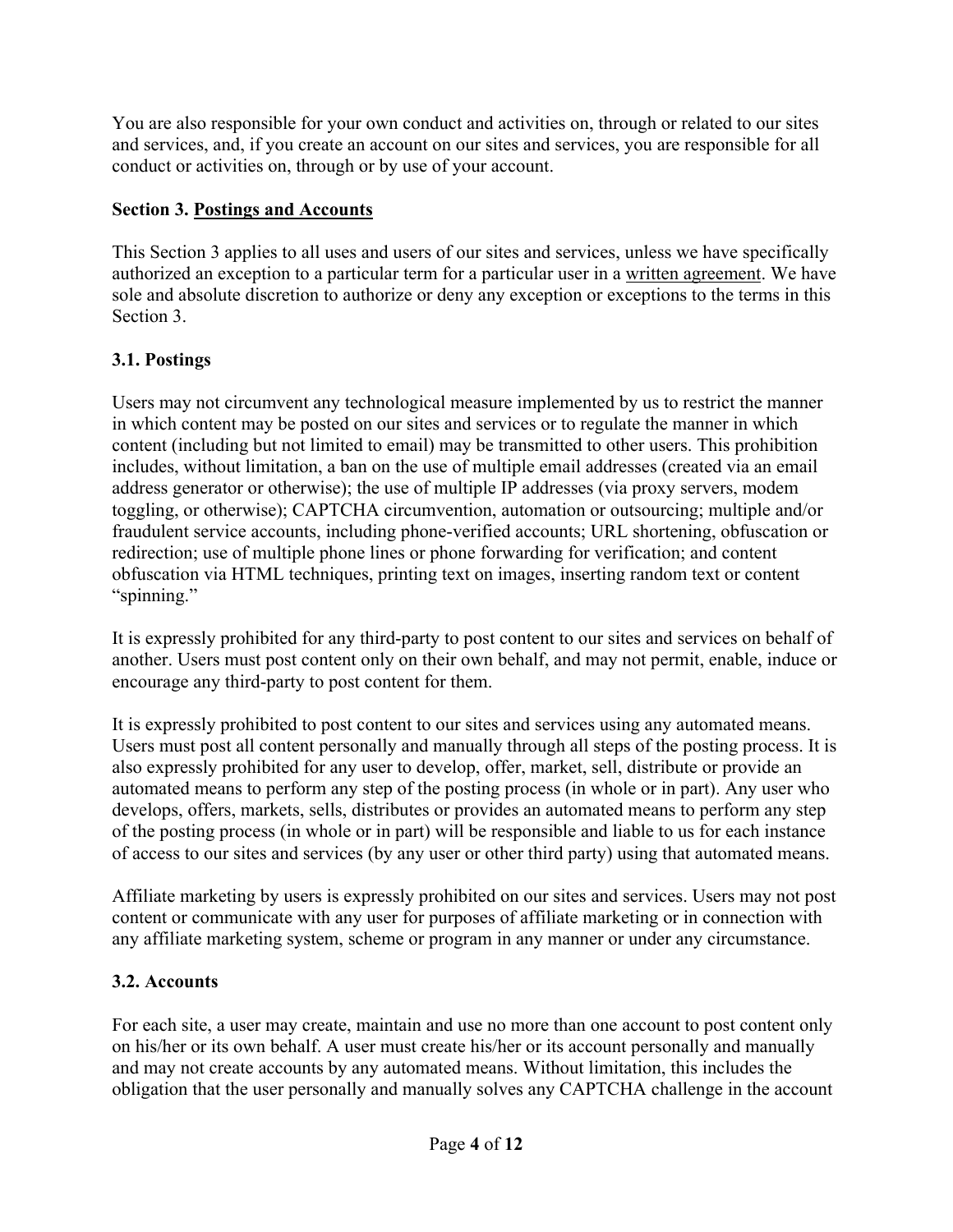creation process. A user may not create or use additional accounts or any account of another and must not permit, enable, induce or encourage others to create accounts for him/her or it.

**The purchase and sale of accounts and the creation of accounts for others is expressly prohibited.** The circumvention of any technological restriction or security measure in the account creation process, posting process or otherwise for posting content in violation of these TOU also is expressly prohibited.

# **Section 4. Unauthorized Access and Activities**

This Section 4 applies to all uses and users of our sites and services, unless we have specifically authorized an exception to a particular term for a particular user in a written agreement. We have sole and absolute discretion to authorize or deny any exception or exceptions to the terms in this Section 4.

To maintain the integrity and functionality of our sites and services for its users, access to our sites and services or activities related to our sites and services that are harmful to, inconsistent with or disruptive of our sites and services or users. beneficial use and enjoyment of our sites and services are expressly unauthorized and prohibited. For example, without limitation:

- a) The collection of our sites and services users' personal information (including but not limited to email addresses, IP addresses and telephone numbers) is not allowed for any purpose.
- b) Any copying, aggregation, display, distribution, performance or derivative use of our sites and services or any content posted on our sites and services whether done directly or through intermediaries (including but not limited to by means of spiders, robots, crawlers, scrapers, framing, iframes or RSS feeds) is prohibited. As a limited exception, general purpose Internet search engines and noncommercial public archives will be entitled to access our sites and services without individual written agreements executed with us that specifically authorize an exception to this prohibition if, in all cases and individual instances: (a) they provide a direct hyperlink to the relevant website, service, forum or content; (b) they access our sites and services from a stable IP address using an easily identifiable agent; and (c) they comply with our robots.txt file; provided however, we may terminate this limited exception as to any search engine or public archive (or any person or entity relying on this provision to access our sites and services without their own written agreement executed with us), at any time and in our sole discretion, upon written notice, including, without limitation, by email notice.
- c) Any access to or use of our sites and services to design, develop, test, update, operate, modify, maintain, support, market, advertise, distribute or otherwise make available any program, application or service (including, without limitation, any device, technology, product, computer program, mobile device application, website, or mechanical or personal service) that enables or provides access to, use of, operation of or interoperation with our sites and services (including, without limitation, to access content, post content, cross-post content, re-post content, respond or reply to content, verify content, transmit content, create accounts, verify accounts, use accounts, circumvent or automate technological security measures or restrictions, or flag content) is prohibited. This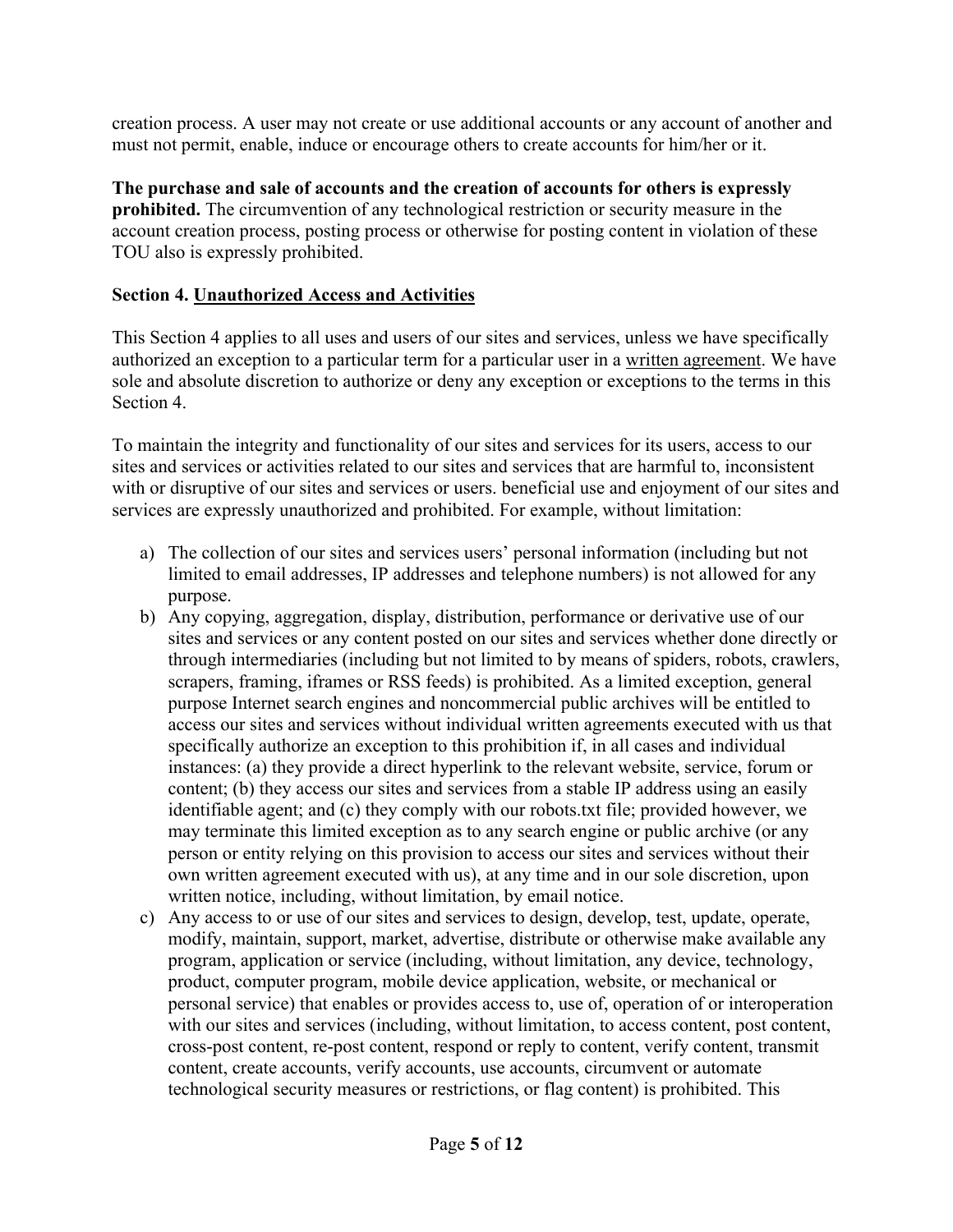prohibition specifically applies but is not limited to software, programs, applications and services for use or operation on or by any computer or any electronic, wireless, or mobile device, technology or product that exists now or in the future.

- d) Any effort to decompile, disassemble or reverse engineer all or any part of our sites and services in order to identify, acquire, copy or emulate any source code or object code is expressly prohibited.
- e) Any activities (including but not limited to posting voluminous content) that are inconsistent with use of our sites and services in compliance with these TOU or that may impair or interfere with the integrity, functionality, performance, usefulness, usability, signal-to-noise ratio or quality of all or any part of our sites and services in any manner are expressly prohibited.
- f) Any attempt (whether or not successful) to engage in, or to enable, induce, encourage, cause or assist anyone else to engage in, any of the above unauthorized and prohibited access and activities is also expressly prohibited and is a violation of these TOU.

If you access our sites and services or copy, display, distribute, perform or create derivative works from our sites and services webpages or our intellectual property in violation of these TOU or for purposes inconsistent with these TOU, your access, copying, display, distribution, performance or derivative work is unauthorized. Circumvention of any technological restriction or security measure on our sites and services or any provision of these TOU that restricts content, conduct, accounts or access is expressly prohibited. For purposes of this paragraph, you agree that cached copies of our webpages on your computer or computer server constitute "copies" under the Copyright Act, 17 U.S.C. § 101. For purposes of this paragraph, you further agree that CAPTCHAs and telephone verification are "technological measures" that effectively control access to copyright-protected components and our intellectual property rights pursuant to 17 U.S.C. § 1201.

# **Section 5. Interactions with Others**

We and our representatives are not parties to, have no involvement or interest in, make no representations or warranties as to, and have no responsibility or liability with respect to any communications, transactions, interactions, disputes or any relations whatsoever between you and any other user, person or organization ("your interactions with others"). You must conduct any necessary, appropriate, prudent or judicious investigation, inquiry, research or due diligence with respect to your interactions with others.

The sites or services may provide links to other websites and online resources. Because we have no control over such websites and resources, you acknowledge and agree that we, including our shareholders, affiliates, employees, officers, directors, agents, representatives, licensors, suppliers and service providers, (collectively, "we") are not responsible for the availability of such external websites or resources and we neither endorse nor are responsible or liable for, and make no representations or warranties regarding, the identity or trustworthiness of the third-party website or resources, including any content, advertising, products, services, or other materials on or available through such websites or resources. Other websites may provide links to our sites with or without authorization. You acknowledge and agree that we do not endorse such websites, and are not and shall not be responsible or liable for any links from those websites to our sites,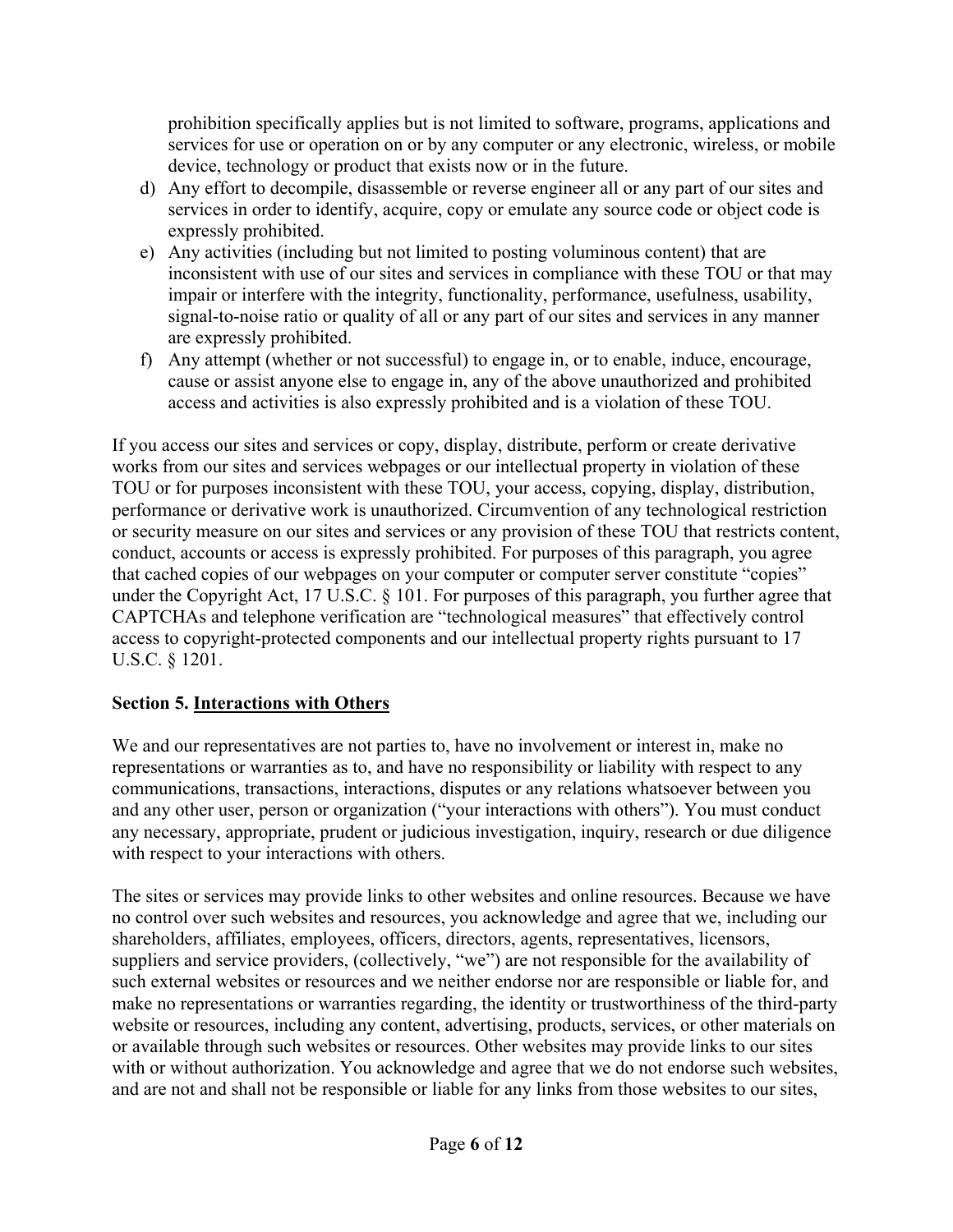any content, advertising, products or other materials available on or through such other websites, or any loss or damages incurred in connection therewith. **YOUR USE OF THIRD PARTY WEBSITES AND RESOURCES, INCLUDING WITHOUT LIMITATION, YOUR USE OF ANY CONTENT, INFORMATION, DATA, ADVERTISING, PRODUCTS OR OTHER MATERIALS ON OR AVAILABLE THROUGH SUCH WEBSITES AND RESOURCES, IS AT YOUR OWN RISK AND IS SUBJECT TO THE TERMS AND CONDITIONS OF USE AND PRIVACY POLICY APPLICABLE TO SUCH WEBSITES AND RESOURCES.** We shall have the right, at any time and in our sole discretion, to block links to our sites through technological or other means without prior notice.

# **Section 6. Fees**

In certain instances, we may charge a fee to post content or for other features, products, services or licenses. You are responsible for any fees applicable to content that you post or other features, products, services or licenses you purchase or that are purchased through your account. You authorize us or our designated payment processor to charge your specified credit card, debit card or other payment method for such fees.

Unless otherwise specified, all fees are in United States dollars and all charges will be made in United States dollars. Any applicable sales or other taxes are additional to the stated fee. Currency exchange settlements and foreign transaction fees are based on your agreement with your credit card or other payment method provider.

**Except as required by law or otherwise stated on the site or in the services, all fees are nonrefundable and payments and purchases may not be canceled by the user.** However, we reserve the right to refuse or terminate any purchase or attempted purchase at any time in our sole discretion.

# **Section 7. Indemnification**

You agree to indemnify and hold us and our representatives harmless from and against any thirdparty claim, cause of action, demand or damages related to or arising out of: (a) content that you post or transmit (including but not limited to content that a third-party deems defamatory or otherwise harmful or offensive); (b) activity that occurs through or by use of your account (including, without limitation, all content posted or transmitted and your interactions with others); (c) your use of or reliance on any user content; and (d) your violation of these TOU. This indemnification obligation includes payment of any attorneys' fees and costs incurred by us or our representatives. We reserve the right, at our own expense, to assume the exclusive defense and control of any matter otherwise subject to indemnification by you, and you agree to cooperate with our defense of these claims.

# **Section 8. Disclaimers**

## **YOUR ACCESS TO, USE OF AND RELIANCE ON OUR SITES AND SERVICES AND CONTENT ACCESSED THROUGH OUR SITES AND SERVICES IS ENTIRELY AT YOUR OWN RISK. OUR SITES AND SERVICES (INCLUDING, WITHOUT**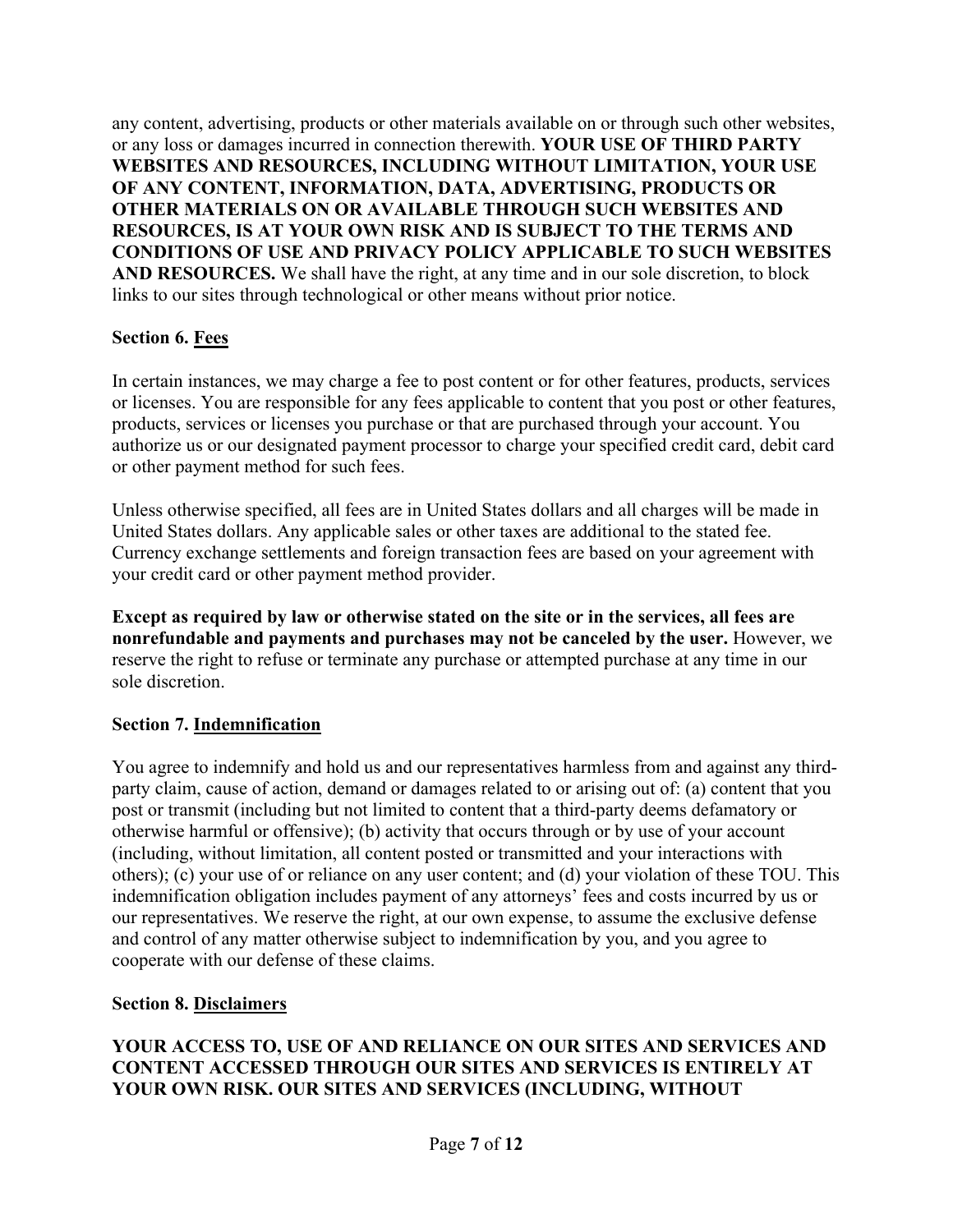**LIMITATION, THE WEBSITES, PROGRAMS, SERVICES, FORUMS AND CONTENT ACCESSED THROUGH THE WEBSITES, PROGRAMS, SERVICES AND FORUMS) IS PROVIDED ON AN "AS IS" OR "AS AVAILABLE" BASIS WITHOUT ANY WARRANTIES OF ANY KIND.** 

**ALL EXPRESS AND IMPLIED WARRANTIES (INCLUDING, WITHOUT LIMITATION, WARRANTIES OF MERCHANTABILITY, FITNESS FOR A PARTICULAR PURPOSE, AND NON-INFRINGEMENT OF PROPRIETARY RIGHTS) ARE EXPRESSLY DISCLAIMED.** 

**WITHOUT LIMITING THE FOREGOING, WE ALSO DISCLAIM ALL WARRANTIES FOR OR WITH RESPECT TO: (A) THE SECURITY, RELIABILITY, TIMELINESS, ACCURACY AND PERFORMANCE OF OUR SITES AND SERVICES AND CONTENT ACCESSED THROUGH OUR SITES AND SERVICES; (B) COMPUTER WORMS, VIRUSES, SPYWARE, ADWARE AND ANY OTHER MALWARE, MALICIOUS CODE OR HARMFUL CONTENT OR COMPONENTS ACCESSED, RECEIVED OR DISSEMINATED THROUGH, RELATED TO OR AS A RESULT OF OUR SITES AND SERVICES OR CONTENT ACCESSED THROUGH OUR SITES AND SERVICES; OR (C) ANY TRANSACTIONS OR POTENTIAL TRANSACTIONS, GOODS OR SERVICES PROMISED OR EXCHANGED, INFORMATION OR ADVICE OFFERED OR EXCHANGED, OR OTHER CONTENT, INTERACTIONS, REPRESENTATIONS OR COMMUNICATIONS THROUGH, RELATED TO OR AS A RESULT OF USE OF OUR SITES AND SERVICES OR CONTENT ACCESSED THROUGH OUR SITES AND SERVICES (INCLUDING, WITHOUT LIMITATION, ACCESSED THROUGH ANY LINKS ON OUR SITES AND SERVICES OR IN CONTENT).** 

**THESE DISCLAIMERS WILL APPLY TO THE FULLEST EXTENT PERMITTED BY LAW.** Some jurisdictions do not allow disclaimer of implied warranties. In such jurisdictions, some of the foregoing disclaimers as to implied warranties may not apply.

**Section 9. Limitations of Liability** 

**WE AND OUR REPRESENTATIVES WILL UNDER NO CIRCUMSTANCES BE LIABLE FOR ANY ACCESS TO, USE OF OR RELIANCE ON OUR SITES AND SERVICES OR CONTENT ACCESSED THROUGH OUR SITES AND SERVICES BY YOU OR ANYONE ELSE, OR FOR ANY TRANSACTIONS, COMMUNICATIONS, INTERACTIONS, DISPUTES OR RELATIONS BETWEEN YOU AND ANY OTHER PERSON OR ORGANIZATION ARISING OUT OF OR RELATED TO OUR SITES AND SERVICES OR CONTENT ACCESSED THROUGH OUR SITES AND SERVICES, INCLUDING BUT NOT LIMITED TO LIABILITY FOR INJUNCTIVE RELIEF AS WELL AS FOR ANY HARM, INJURY, LOSS OR DAMAGES OF ANY KIND INCURRED BY YOU OR ANYONE ELSE (INCLUDING, WITHOUT LIMITATION, DIRECT, INDIRECT, INCIDENTAL, SPECIAL, CONSEQUENTIAL, STATUTORY, EXEMPLARY OR PUNITIVE DAMAGES, EVEN IF WE OR OUR REPRESENTATIVE HAS BEEN ADVISED OF THE POSSIBILITY OF SUCH DAMAGES). THIS LIMITATION OF LIABILITY APPLIES REGARDLESS OF, BUT IS NOT**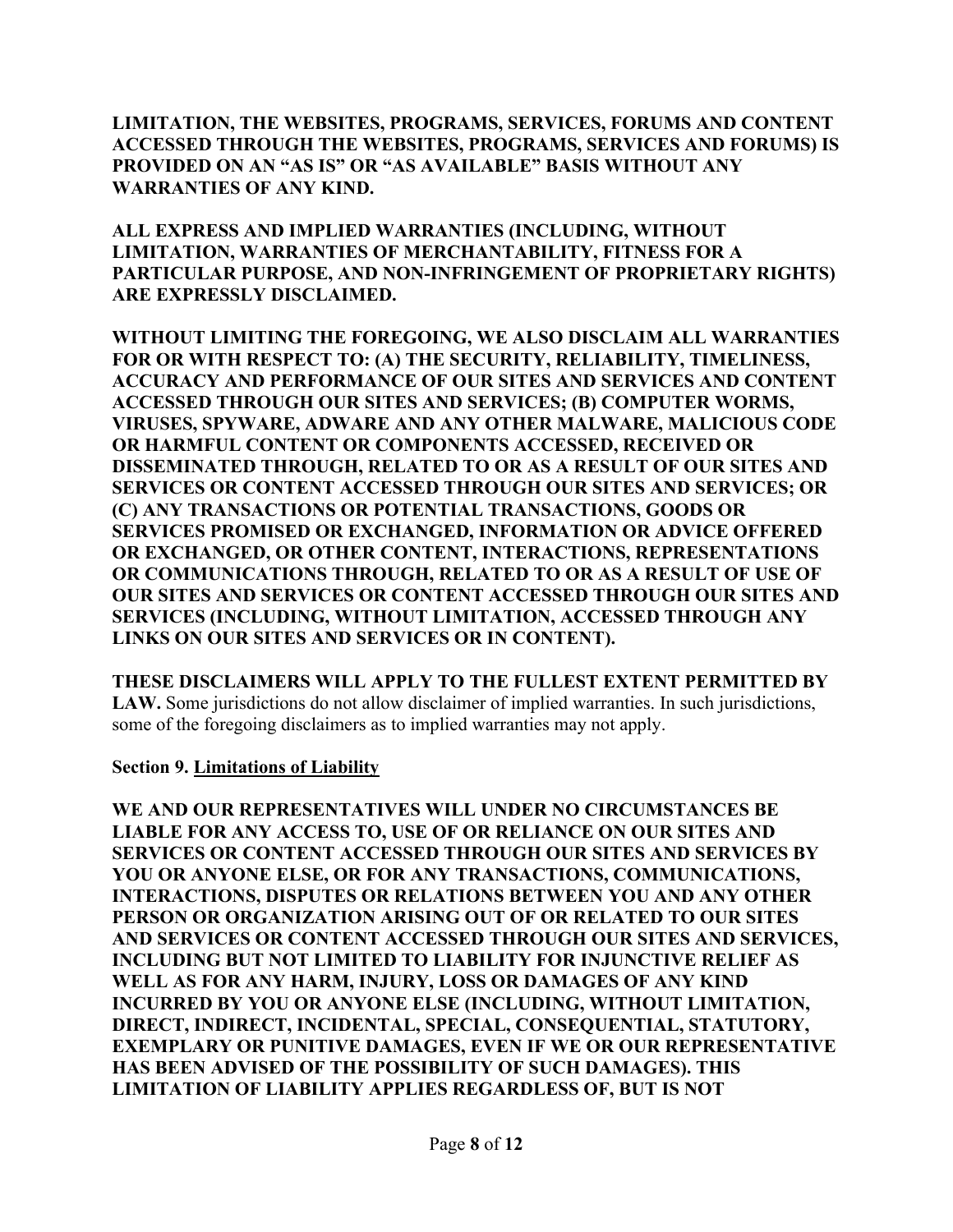**RESTRICTED TO, WHETHER THE ALLEGED LIABILITY, HARM, INJURY, LOSS OR DAMAGES AROSE FROM AUTHORIZED OR UNAUTHORIZED ACCESS TO OR USE OF OUR SITES AND SERVICES OR CONTENT ACCESSED THROUGH OUR SITES AND SERVICES; ANY INABILITY TO ACCESS OR USE OUR SITES AND SERVICES OR CONTENT ACCESSED THROUGH OUR SITES AND SERVICES, OR ANY REMOVAL, DELETION, LIMITATION, MODIFICATION, INTERRUPTION, SUSPENSION, DISCONTINUANCE OR TERMINATION OF OUR SITES AND SERVICES OR CONTENT ACCESSED THROUGH OUR SITES AND SERVICES. NOTHING IN THESE TOU WILL AFFECT THE STATUTORY RIGHTS OF ANY CONSUMER.** 

**THESE LIMITATIONS WILL ALSO APPLY WITH RESPECT TO DAMAGES RESULTING FROM ANY TRANSACTIONS OR POTENTIAL TRANSACTIONS, GOODS OR SERVICES PROMISED OR EXCHANGED, INFORMATION OR ADVICE OFFERED OR EXCHANGED, OR OTHER CONTENT, INTERACTIONS, REPRESENTATIONS, COMMUNICATIONS OR RELATIONS THROUGH, RELATED TO OR AS A RESULT OF OUR SITES AND SERVICES OR CONTENT ACCESSED THROUGH OUR SITES AND SERVICES (INCLUDING, WITHOUT LIMITATION, ANY LINKS ON OUR SITES AND SERVICES AND LINKS IN CONTENT ACCESSED THROUGH OUR SITES AND SERVICES).** 

**IN NO EVENT WILL OUR OR OUR REPRESENTATIVES LIABILITY IN CONNECTION WITH ACCESS TO, USE OF OR RELIANCE ON OUR SITES AND SERVICES OR CONTENT ACCESSED THROUGH OUR SITES AND SERVICES BY YOU EXCEED THE AMOUNTS PAID BY YOU TO US, IF ANY. TOTAL AGGREGATE LIABILITY ARISING OUT OF OR RELATED TO THIS AGREEMENT WILL NOT EXCEED THE AMOUNTS PAID BY YOU DURING THE SIX (6) MONTHS PRECEDING THE BRINGING OF ANY CLAIM, OR FIVE HUNDRED DOLLARS (\$500.00), WHICHEVER IS LESS. YOU ACKNOWLEDGE AND AGREE THAT IF YOU HAVE NOT PAID PROVIDER ANY AMOUNTS IN THE SIX (6) MONTHS PRECEDING THE BRINGING OF ANY CLAIM, YOUR SOLE AND EXCLUSIVE REMEDY FOR ANY DISPUTE IS TO STOP USING OUR SITES AND SERVICES AND TO CANCEL YOUR ACCOUNT, IF ANY.** 

You hereby release us and each of our representatives, and their respective subsidiaries, affiliates, successors, predecessors, assigns, heirs, service providers and suppliers, from all claims, demands and damages of every kind and nature, known and unknown, direct and indirect, suspected and unsuspected, disclosed and undisclosed, arising out of or in any way related to our sites and services or content accessed through our sites and services, or any interactions with others arising out of or related to our sites and services or content accessed through our sites and services.

#### **THESE LIMITATIONS WILL APPLY TO THE FULLEST EXTENT PERMITTED BY LAW.**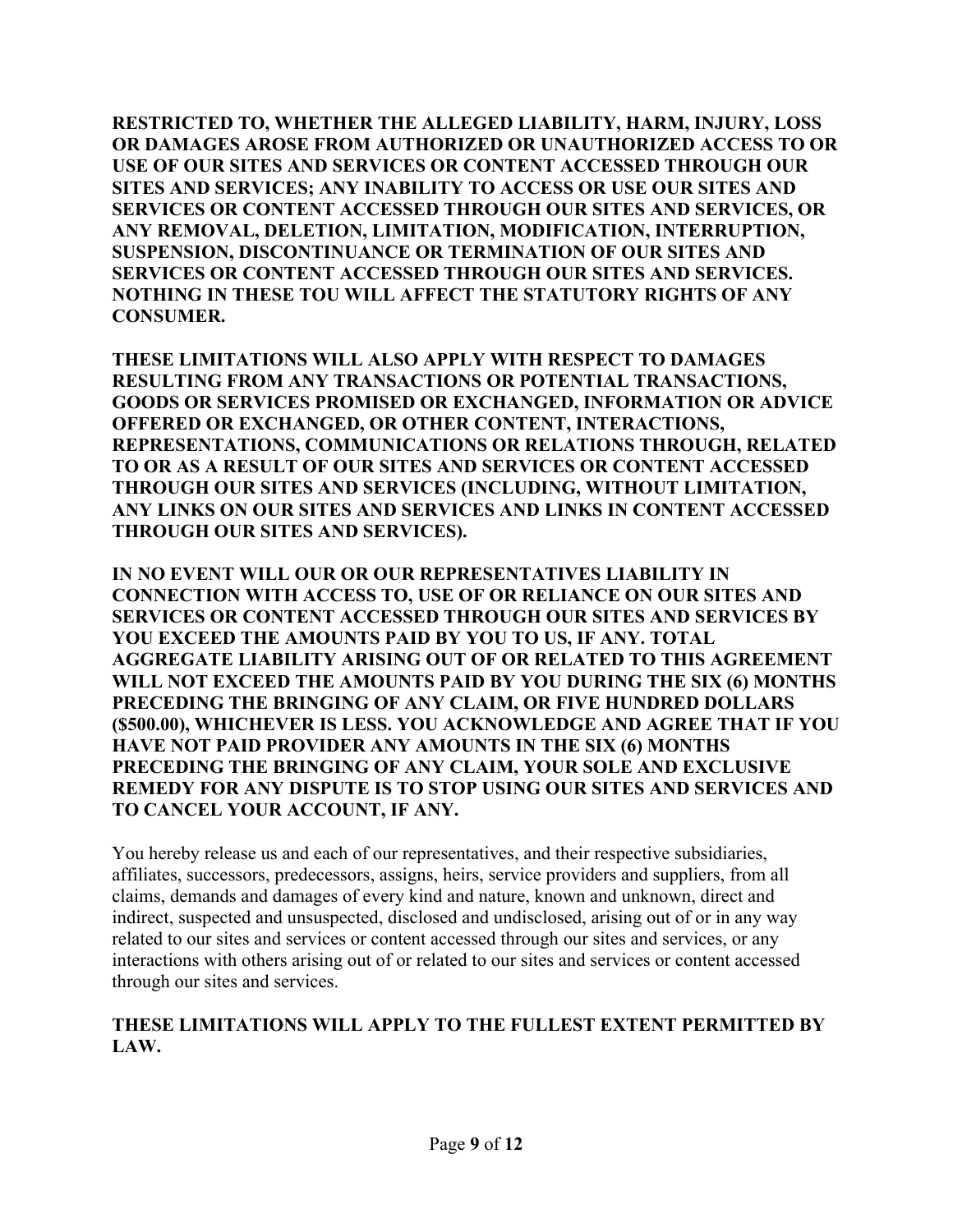# **Section 10. Injunctive Relief**

You acknowledge and agree that any violation or breach of these TOU may cause us immediate and irreparable harm and damages. Consequently, notwithstanding any other provision of these TOU or other applicable legal requirements, we have the right to, and may in our discretion, immediately obtain preliminary injunctive relief (including, without limitation, temporary restraining orders) and seek permanent injunctive relief regarding any violation or breach of these TOU. In addition to any and all other remedies available to us in law or in equity, we may seek specific performance of any term in these TOU, including but not limited to by preliminary or permanent injunction.

### **Section 11. Release of Information**

Our Privacy Policy prohibits the release of user or account information except in limited circumstances, including with express permission from the user, as and when required or permitted by law, or to comply with legal process properly served on us. If you seek the identity or account information of a user of our sites and services in connection with a civil legal matter, you must serve us with a valid subpoena. Our civil subpoena policy can be found here.

We reserve the right to disclose any personal information about you or your use of our sites and services, including its contents, without your prior permission if we have a good faith belief that such action is necessary to: (1) conform to legal requirements or comply with legal process; (2) protect and defend our rights and property or our affiliated companies; (3) enforce these TOU; or (4) act to protect the interests of our users or others. Our performance of these TOU is subject to existing laws and legal process, and nothing contained in this TOU is in derogation of our right to comply with governmental, court and law enforcement requests or requirements relating to your use of our sites and services or information provided to or gathered by us with respect to such use.

#### **Section 12. Privacy**

We have established a privacy policy covering the collection, use, and disclosure of user information, which can be found here.

# **Section 13. Miscellaneous**

#### **13.1. Rules for Sweepstakes, Contests and Promotions**

In addition to the terms and conditions of these TOU, any sweepstakes, contests, raffles or similar promotions (collectively, "Promotions") made available through our sites and services may be governed by specific rules. By participating in any such Promotion, you will become subject to those rules. To the extent that the terms and conditions of such rules conflict with these TOU, the terms and conditions of such rules will control.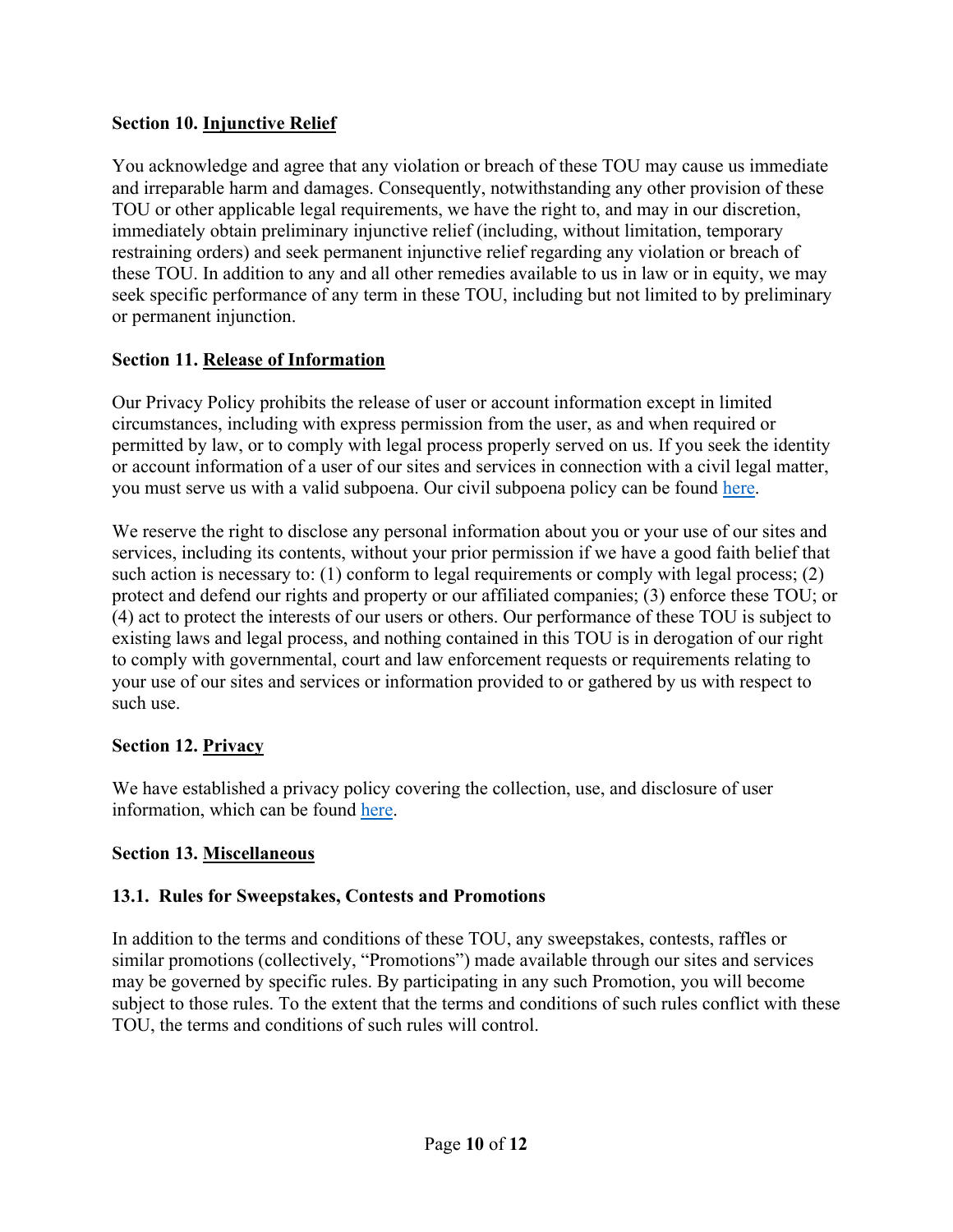# **13.2. Copyright, Trademark and Patent Notices**

Except as otherwise expressly provided, all contents of our sites and services are copyrighted. All rights reserved. Our registered trademarks are protected by United States and international laws. In addition, graphics, logos, page headers, button icons, scripts, and service names included in or made available through our sites and services are our trademarks (collectively, "our marks"). These TOU do not authorize you to use our marks or any similar or related marks for any use pertaining to classified advertising, Internet advertising, social networks, online forums, online communication services or any similar or related use, or any other use that is likely to cause confusion on the part of, to cause mistake by or to deceive the public as to any affiliation, connection, association, origin, sponsorship, approval or endorsement by or with us.

# **13.3. Reservation of Rights in our sites and services**

Subject to the limited rights expressly granted hereunder, we reserve all rights, title and interest in and to our sites and services, including all related intellectual property rights. No rights are granted to you hereunder other than as expressly set forth herein.

# **13.4. Entire Agreement**

These TOU (along with any documents linked to in these TOU) constitute the entire agreement between you and us and supersede any prior written or oral agreement. Other than our representatives (who are expressly included as named third-party beneficiaries of these TOU), there are no third-party beneficiaries to these TOU. If any provision of these TOU is found by a court of competent jurisdiction to be unenforceable, all other provisions of these TOU will remain in full force and effect.

# **13.5. Governing Law; Forum**

**Any and all claims, causes of action or disputes (regardless of theory) between you and us arising out of or related to these TOU, our sites and services or content accessed through our sites and services will be governed by the laws of the State of Maryland, without regard to conflict or choice of law principles.** 

You agree that any claims, causes of action or disputes not subject to dispute resolution or arbitration will be brought exclusively in courts located within Prince George's County, Maryland, and you agree to submit to the personal and exclusive jurisdiction of such courts, for any actions. You further agree that, regardless of any statute or law to the contrary, **you must file any such claim or cause of action within one (1) year after such claim or cause of action arose or be forever barred.** 

# **13.6. Electronic Communications**

When you use our sites and services, or send e-mails to us, you are communicating with us electronically. You consent to receive communications from us electronically. We will communicate with you by e-mail or by posting notices on our sites and services. You agree that